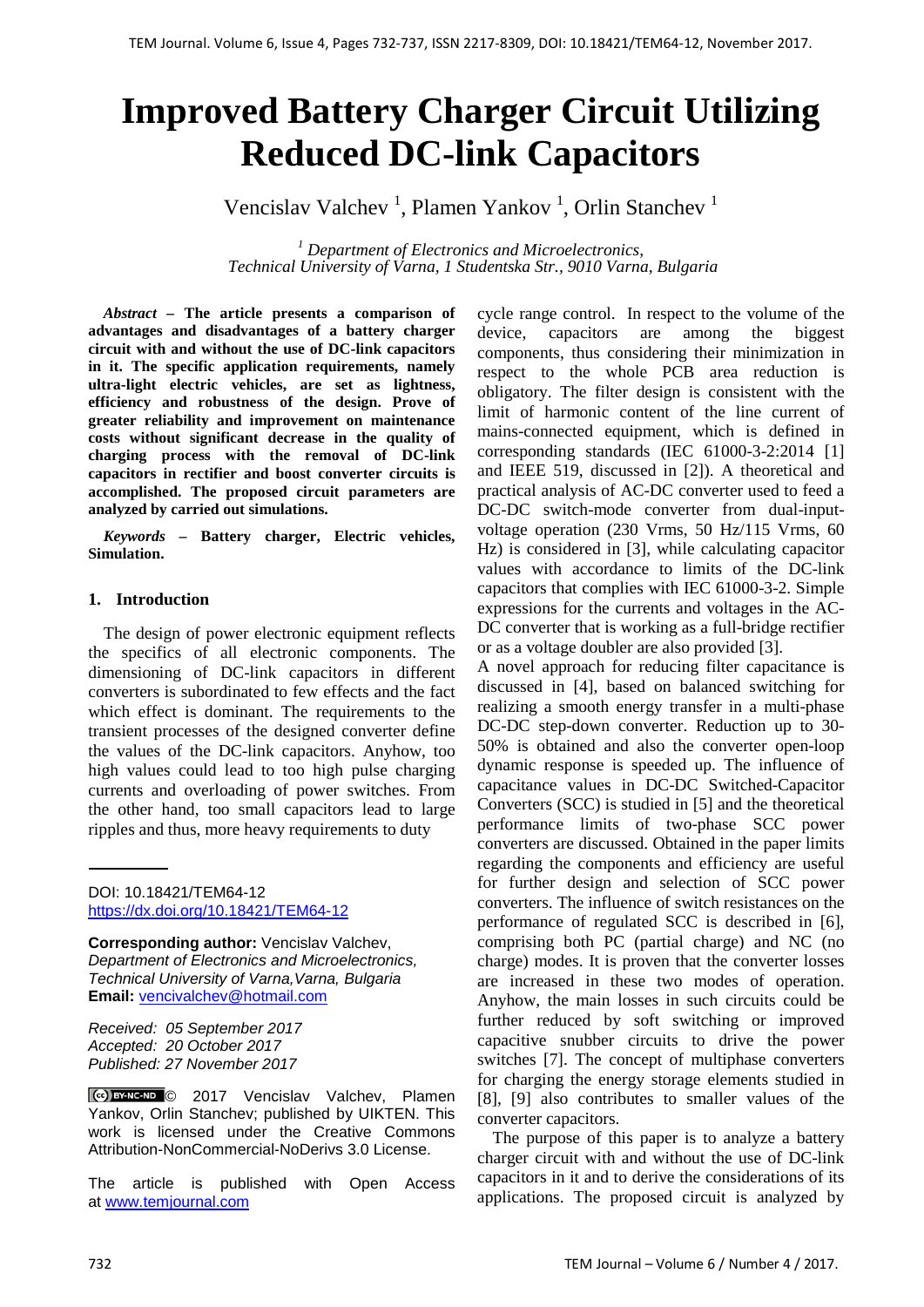carried out simulations. To make the comparison easier, specific application requirements are set, connected with ultra-light electric vehicles (EV): lightness, efficiency and robustness of the device.

## **2. Investigated battery charger circuit**

The load is considered to be 30 LiFePO4 batteries connected in series to form the desired 96 V output voltage battery pack for the EV. Every single one ismonitored by a separate balancer circuit in order to maximize the performance of the battery pack. However, this paper examines the behavior only of the power supply circuit for the batteries without the balancers or their microcontroller control. The investigated battery charger circuit, given in Figure (1) - blue color, consists of a bridge single phase rectifier D1÷D4; full bridge inverter circuit formed by IGBT Q1÷Q4; pulse transformer Tr1; second bridge rectifier of diodes D5÷D8; boost converter formed by L1, Q5, D9, C4, and a Li-ion battery  $V_{DC}$ . An input for photovoltaic panels is provided as an option for a renewable energy source of power supply marked with PV on the schematic. Rectifier diodes D5÷D8 and the boost diode D9 are Schottky

diodes as they operate at high switching frequency (70kHz) of the DC-DC converters. The reverse voltage is below 100 V and cheaper Si Schottky diodes could be used instead of SiC Schottky diodes. The full bridge inverter efficiency is improved by using a series resonant circuit formed by the nonpolar, high-current ceramic capacitor C2 and the pulse transformer primary winding leakage inductance. An EMC/EMI input filter is needed for the battery charger in order to meet legislation requirements, however, it is not drawn on the circuit as the filter is not an object of the presented study.

The electrolytic DC-link capacitors at different levels of the battery charger are C1, C3 and C4. All components' values of the investigated circuit are given in Table (1). It is designed to charge the 30 LiFePO4 batteries with an average current of 15 A resulting into total power about 1600 W. The input voltage is standard grid 230 V/50 Hz. The pulse frequency transformer Tr lowers the voltage down to 75 V and the boost converter regulates the charging current. Figure (2) describes the proposed removal of all DC-link capacitors. In order to assess the advantages or disadvantages of the investigated circuit, a direct comparison of waveform diagrams is accomplished in the next chapter. Colors of circuits and waveforms correspond to each other.



*Figure 1. Battery charger circuit with DC-link capacitors*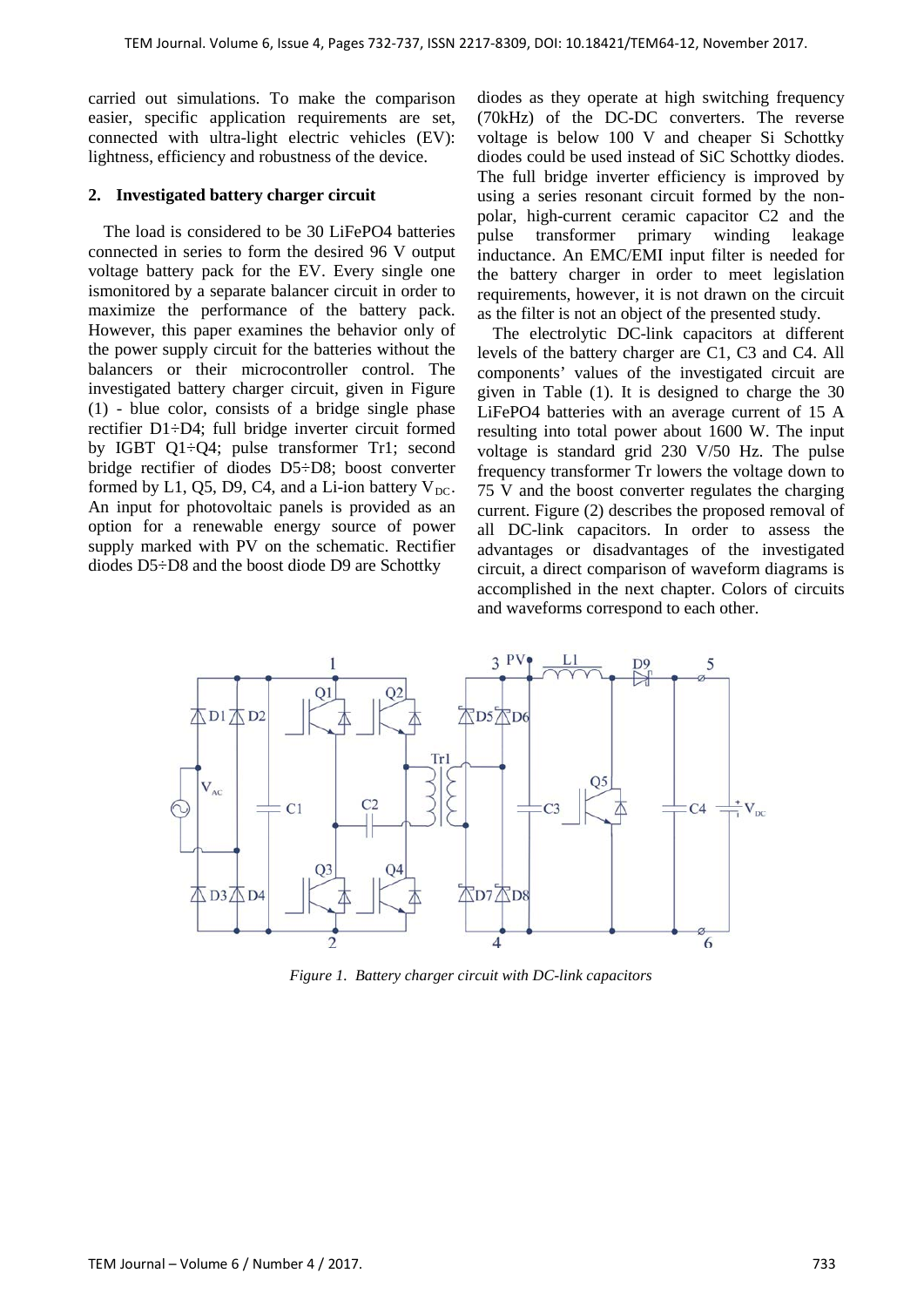### **3. Simulation analysis**

Both circuits are implemented into simulation environment (MATLAB/Simulink). The battery pack is modelled as a voltage source and series resistor, representing the equivalent series resistance (ESR). It determines the boost converter output voltage so that in most of the time it acts like a current source. The battery ESR results in output voltage ripple and also output current ripple. The Simulation is accomplished within the following limitations: there is no feedback regulator or stabilization network (for simplification of the model of multi converter circuit); the battery cells are at nominal voltage; the transistors' switching is instantaneous; there is no EMC/EMI input filter. The waveform diagrams for the battery charger circuit with DC-link capacitors are given in Figure (3) to Figure (8) in blue color. The rectified grid voltage is given in Figure (3). The voltage peak value is 324 V with voltage ripple about 9 % at full load which is determined by the DC-link capacitor C1.

*Table 1. Components values*

| <b>Description</b>                  | Value          | Unit      |
|-------------------------------------|----------------|-----------|
| Amplitude $(V_{AC})$                | 325            | V         |
| Frequency $(V_{AC})$                | 50.            | Hz        |
| Forward voltage drop $(D1 \div D4)$ | 1.1            | V         |
| Capacitance (C1)                    | 3.470          | μF        |
| Collector-emitter saturation        | 1.8            | V         |
| voltage $(Q1\div Q5)$               |                |           |
| Switching frequency $(Q1\div Q5)$   | 70             | kHz       |
| Capacitance $(C2)$                  | 100            | nF        |
| Voltage ratio (Tr)                  | 4:1            |           |
| Leakage inductance (Lk)             | 20             | μH        |
| Forward voltage drop $(D5 \div D9)$ | $\mathfrak{D}$ | V         |
| Capacitance $(C3)$                  | 220            | μF        |
| Inductance $(L1)$                   | 30             | μH        |
| Capacitance (C4)                    | 100            | μF        |
| Battery voltage $(V_{DC})$          | 30.3.2         | V         |
| Battery equivalent series           | 30.1.5         | $m\Omega$ |
| resistance                          |                |           |



*Figure 2. Battery charger circuit without utilizing DC-link capacitors*

The current peak value is less than 8 A. The rectified voltage from the secondary winding of the pulse transformer is given in Figure (5). The voltage peak value is 77 V with voltage ripple about 10 % at full load which is determined by the DC-link capacitor C3. The current peak value is about 27 A. The charger output voltage is given in Figure (7). The ripple is about 0.5 % and is determined by the output boost capacitor C4, battery ESR and the charge current. The charge current waveform, given in Figure (8), is averaged according to the switching frequency (70 kHz). However its mean value is about 15.1 A. *Figure 3. Low frequency bridge rectifier output voltage*



*(between nodes 1 and 2) with all DC-link capacitors*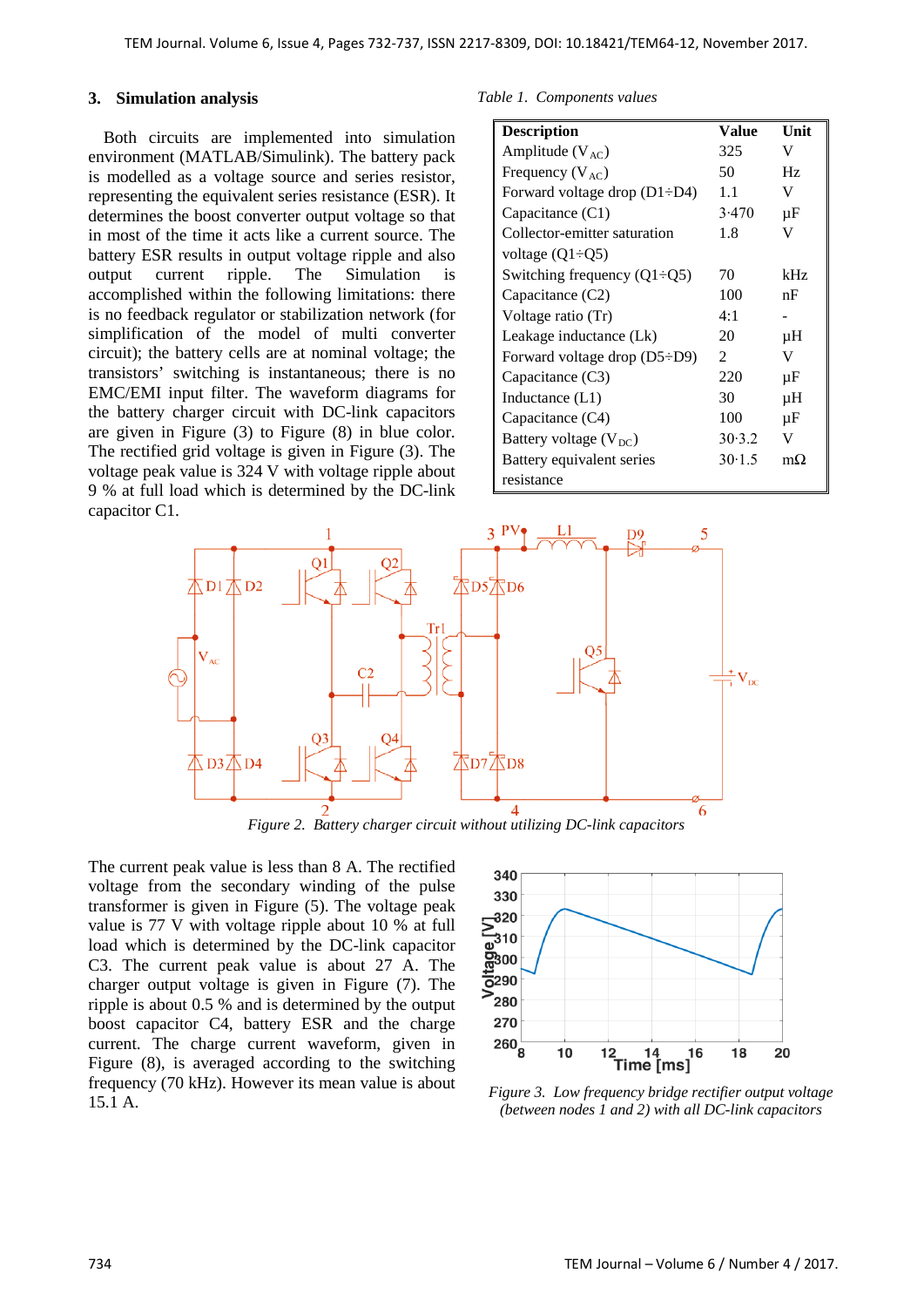

*Figure 4. Low frequency bridge rectifier output current with all DC-link capacitors*

All power converters that form the battery charger use conventional topologies and operate in typical conditions. The output capacitor C4 of the boost converter can be removed without any significant effect onto circuit performance. This results in bigger output voltage ripple that is increased up to 1.2 % (more than two times but still negligible for battery charging). The output voltage waveform is given in Figure (9). This effect is present because of the huge capacitance of the load. However, special attention should be taken when the battery is disconnected and the boost converter is operating unloaded.



*Figure 5. High frequency bridge rectifier output voltage (between nodes 3 and 4) with all DC-link capacitors*



*with all DC-link capacitors*

If the DC-link capacitor C3 is removed, the rectified voltage from the secondary winding of the pulse transformer became a rectified sine wave and the boost inductor current is not linear anymore. This effect cannot be compensated by the duty cycle as the switching frequency of the boost converter is two times lower. So, special care should be taken so that the inductor core do not saturate. Duty ratio is also slightly increased in order to compensate the mean output current. There is not any significant effect onto load of power elements.



*Figure 7. Battery charger output voltage (between nodes 5 and 6) with all DC-link capacitors*



*Figure 8. Battery charger average output current with all DC-link capacitors*



*Figure 9. Battery charger output voltage (between nodes 4 and 5) with reduced boost capacitor C4*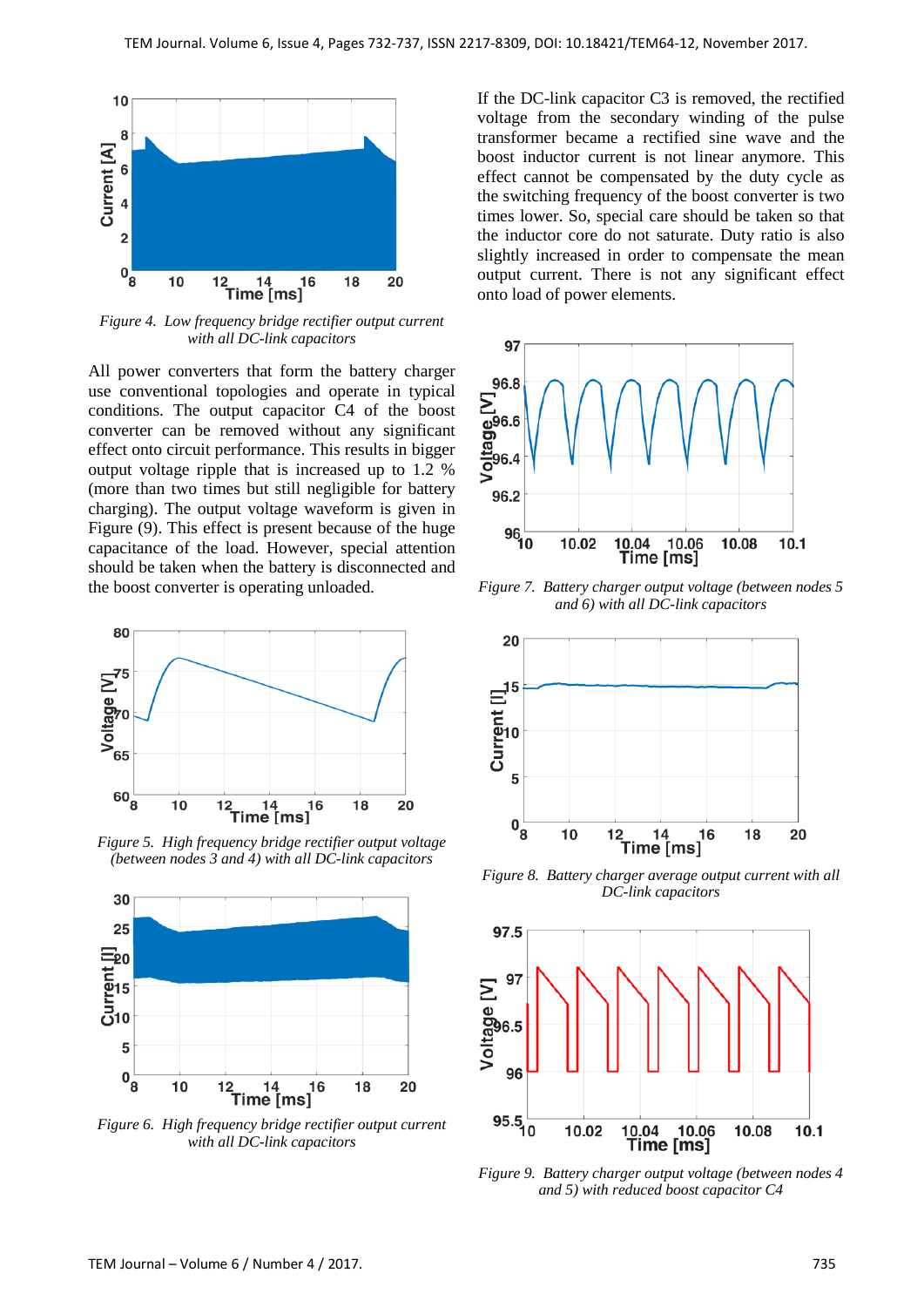The waveform diagrams for the battery charger circuit without any DC-link capacitors (C1, C3, C4) are given in Figure (10) to Figure (14) in red color. The rectified grid voltage is given in Figure (10). The voltage peak value is 328 V and the voltage ripple is 100 % no matter the load. The current peak value is 58 A which is 7 times more than if C1 is present. The rectified current from the secondary winding of the pulse transformer is given in Figure (12). Its peak value is 85 V which is 3 times more than if C3 is present.



*Figure 10. Low frequency bridge rectifier output voltage (between nodes 1 and 2) with reduced DC-link capacitors*



*Figure 11. Low frequency bridge rectifier output current with reduced DC-link capacitors*



*Figure 12. High frequency bridge rectifier output current with reduced DC-link capacitors*



*Figure 13. Battery charger output voltage (between nodes 4 and 5) with reduced DC-link capacitors*

The charger output voltage is given in Figure (13). The ripple is about 4 %. The charge current waveform, given in Figure (14), is averaged according to the switching frequency of the boost converter. However, its mean value is about 15.07 A but the peak value is more than 50 A and the shape is far from linear because of the duty cycle limitations and incapability of the boost converter to boost voltage at higher ratios. So, bigger concern is about components oversizing and current capability than about the diodes in the low frequency rectifier and the full bridge inverter. The proposed simulation is accomplished within the previously discussed limitations. An interest of future study would be the experimental investigation and verification of the battery charger circuit utilizing reduced DC-link capacitors that will provide more information about operating conditions of power components.



*Figure 14. Battery charger average output current with reduced DC-link capacitors*

#### **4. Conclusion**

Significant reduction of capacitance is possible for some of the DC-link capacitors without need of too expensive oversizing of other power components. The boost converter input and output capacitors could be totally removed and the highly dominating capacitive nature of the load will compensate with certain care of feedback compensator and stability. However, the low frequency input rectifier DC-link capacitor cannot be totally removed but reduced in size with